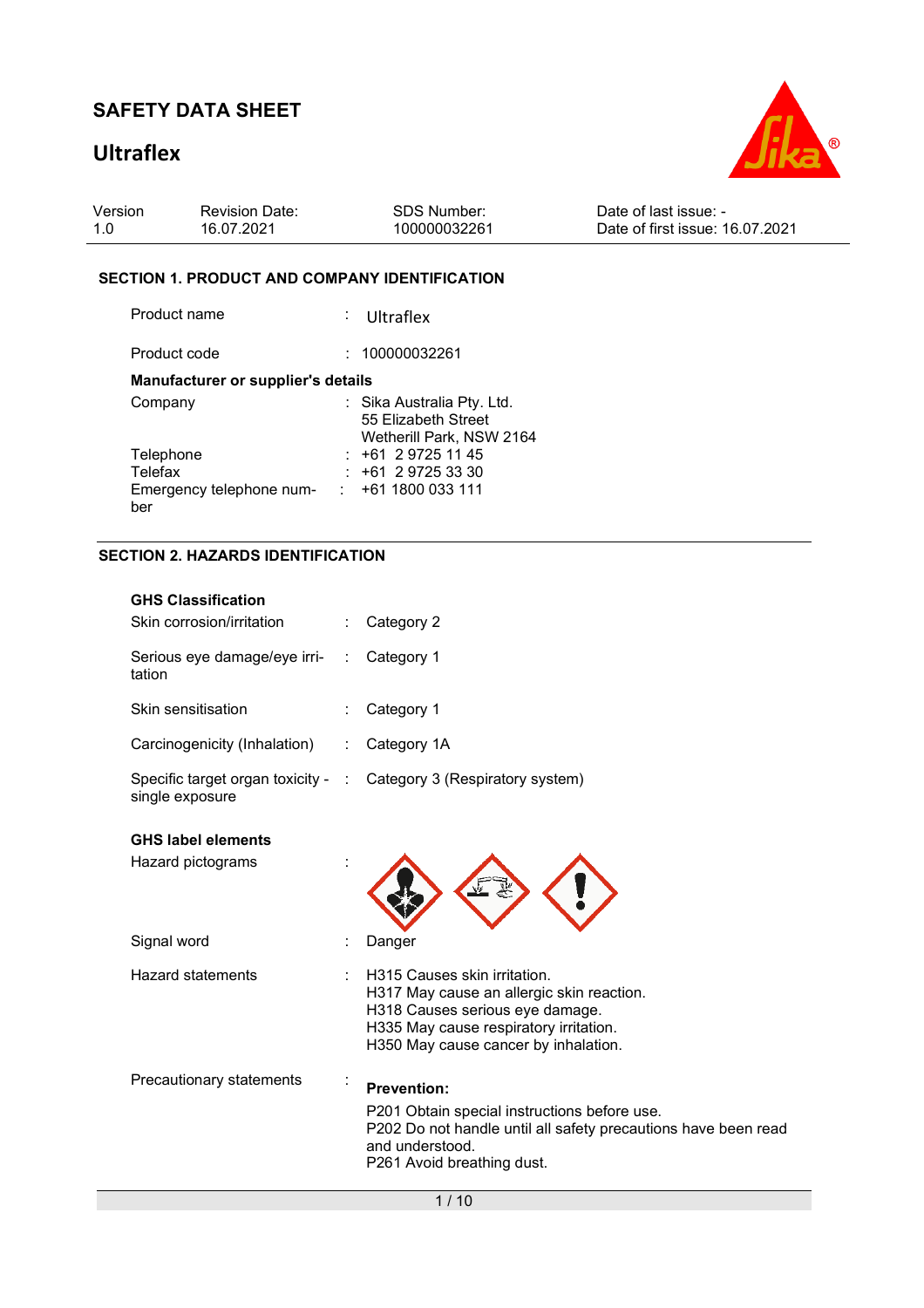**Ultraflex**



| 1.0 | <b>Revision Date:</b><br>16.07.2021 | <b>SDS Number:</b><br>100000032261                                                                                                                                | Date of last issue: -<br>Date of first issue: 16.07.2021                                                                                                                                                                                                                                                                                                                                                                                                                                                                                                                  |
|-----|-------------------------------------|-------------------------------------------------------------------------------------------------------------------------------------------------------------------|---------------------------------------------------------------------------------------------------------------------------------------------------------------------------------------------------------------------------------------------------------------------------------------------------------------------------------------------------------------------------------------------------------------------------------------------------------------------------------------------------------------------------------------------------------------------------|
|     |                                     | P264 Wash skin thoroughly after handling.<br>P271 Use only outdoors or in a well-ventilated area.<br>the workplace.<br>tion/ face protection/ hearing protection. | P272 Contaminated work clothing should not be allowed out of<br>P280 Wear protective gloves/ protective clothing/ eye protec-                                                                                                                                                                                                                                                                                                                                                                                                                                             |
|     |                                     | <b>Response:</b><br>doctor if you feel unwell.<br>CENTER/ doctor.<br>attention.<br>vice/ attention.<br>reuse.                                                     | P302 + P352 IF ON SKIN: Wash with plenty of water.<br>P304 + P340 + P312 IF INHALED: Remove person to fresh air<br>and keep comfortable for breathing. Call a POISON CENTER/<br>P305 + P351 + P338 + P310 IF IN EYES: Rinse cautiously with<br>water for several minutes. Remove contact lenses, if present<br>and easy to do. Continue rinsing. Immediately call a POISON<br>P308 + P313 IF exposed or concerned: Get medical advice/<br>P333 + P313 If skin irritation or rash occurs: Get medical ad-<br>P362 + P364 Take off contaminated clothing and wash it before |
|     |                                     | Storage:                                                                                                                                                          |                                                                                                                                                                                                                                                                                                                                                                                                                                                                                                                                                                           |
|     |                                     | tightly closed.<br>P405 Store locked up.                                                                                                                          | P403 + P233 Store in a well-ventilated place. Keep container                                                                                                                                                                                                                                                                                                                                                                                                                                                                                                              |
|     |                                     | Disposal:<br>disposal plant.                                                                                                                                      | P501 Dispose of contents/ container to an approved waste                                                                                                                                                                                                                                                                                                                                                                                                                                                                                                                  |

#### **SECTION 3. COMPOSITION/INFORMATION ON INGREDIENTS**

Substance / Mixture : Mixture

**Components** 

| l Chemical name             | CAS-No.    | Concentration (% w/w) |
|-----------------------------|------------|-----------------------|
| Cement, portland, chemicals | 65997-15-1 | $>= 30 - 60$          |
| Limestone                   | 1317-65-3  | $>= 10 - 30$          |
| Quartz (SiO2)               | 14808-60-7 | $>= 10 - 30$          |
| Quartz (SiO2) <5µm          | 14808-60-7 | $>= 0.1 - 1.1$        |

#### **SECTION 4. FIRST AID MEASURES**

General advice : Move out of dangerous area. Consult a physician. Show this safety data sheet to the doctor in attendance.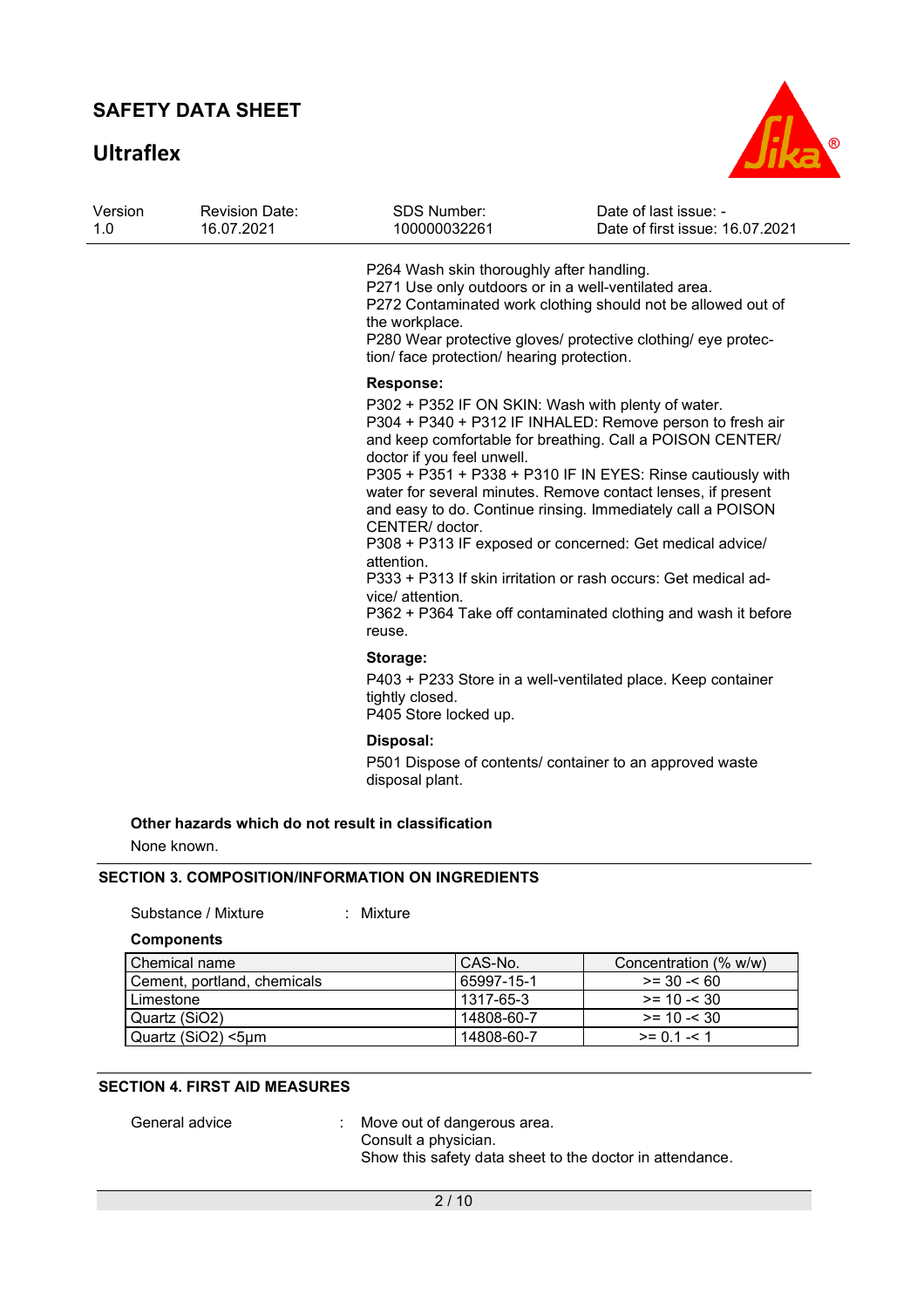# **Ultraflex**



| Version<br>1.0 | <b>Revision Date:</b><br>16.07.2021                               |                                                                                                                                                                                                                                                                                                                                                                                                                | SDS Number:<br>100000032261                                                                                                                                                                                                                                                                                             | Date of last issue: -<br>Date of first issue: 16.07.2021                                                               |  |  |
|----------------|-------------------------------------------------------------------|----------------------------------------------------------------------------------------------------------------------------------------------------------------------------------------------------------------------------------------------------------------------------------------------------------------------------------------------------------------------------------------------------------------|-------------------------------------------------------------------------------------------------------------------------------------------------------------------------------------------------------------------------------------------------------------------------------------------------------------------------|------------------------------------------------------------------------------------------------------------------------|--|--|
|                | If inhaled                                                        |                                                                                                                                                                                                                                                                                                                                                                                                                | Move to fresh air.<br>Consult a physician after significant exposure.                                                                                                                                                                                                                                                   |                                                                                                                        |  |  |
|                | In case of skin contact                                           |                                                                                                                                                                                                                                                                                                                                                                                                                | Take off contaminated clothing and shoes immediately.<br>Wash off with soap and plenty of water.<br>If symptoms persist, call a physician.                                                                                                                                                                              |                                                                                                                        |  |  |
|                | In case of eye contact                                            |                                                                                                                                                                                                                                                                                                                                                                                                                | Small amounts splashed into eyes can cause irreversible tis-<br>sue damage and blindness.<br>In the case of contact with eyes, rinse immediately with plenty<br>of water and seek medical advice.<br>Continue rinsing eyes during transport to hospital.<br>Remove contact lenses.<br>Keep eye wide open while rinsing. |                                                                                                                        |  |  |
|                | If swallowed                                                      |                                                                                                                                                                                                                                                                                                                                                                                                                | Do not give milk or alcoholic beverages.<br>Obtain medical attention.                                                                                                                                                                                                                                                   | Clean mouth with water and drink afterwards plenty of water.<br>Never give anything by mouth to an unconscious person. |  |  |
|                | Most important symptoms<br>and effects, both acute and<br>delayed | irritant effects<br>÷<br>sensitising effects<br>Cough<br>Respiratory disorder<br>Allergic reactions<br>Excessive lachrymation<br><b>Dermatitis</b><br>See Section 11 for more detailed information on health effects<br>and symptoms.<br>Causes skin irritation.<br>May cause an allergic skin reaction.<br>Causes serious eye damage.<br>May cause respiratory irritation.<br>May cause cancer by inhalation. |                                                                                                                                                                                                                                                                                                                         |                                                                                                                        |  |  |
|                | Notes to physician                                                |                                                                                                                                                                                                                                                                                                                                                                                                                | Treat symptomatically.                                                                                                                                                                                                                                                                                                  |                                                                                                                        |  |  |

#### **SECTION 5. FIREFIGHTING MEASURES**

|                  | Suitable extinguishing media : Use extinguishing measures that are appropriate to local cir-<br>cumstances and the surrounding environment. |
|------------------|---------------------------------------------------------------------------------------------------------------------------------------------|
| ucts             | Hazardous combustion prod- : No hazardous combustion products are known                                                                     |
| ods              | Specific extinguishing meth- : Standard procedure for chemical fires.                                                                       |
| for firefighters | Special protective equipment : In the event of fire, wear self-contained breathing apparatus.                                               |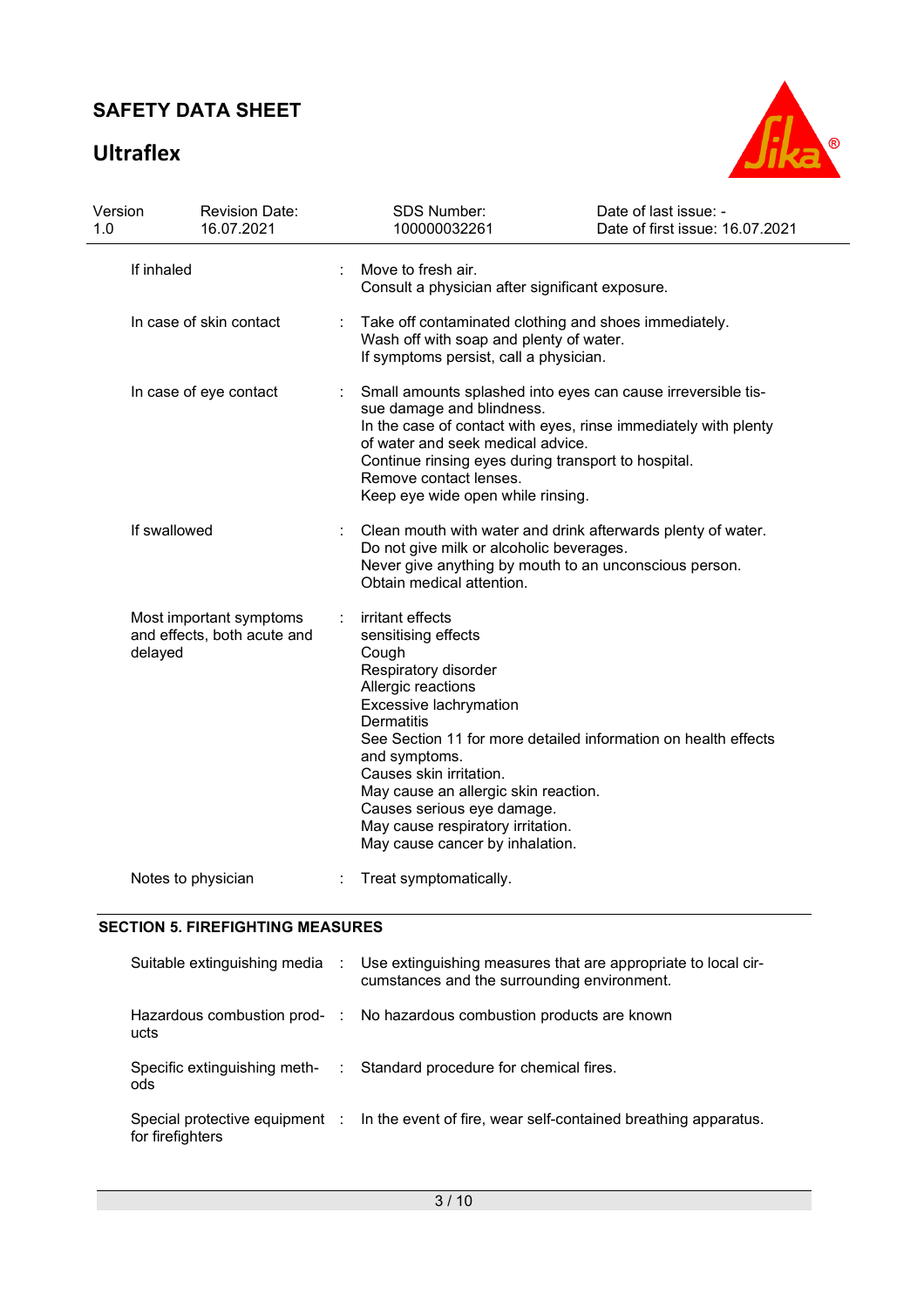### **Ultraflex**



| Version | <b>Revision Date:</b> | <b>SDS Number:</b> | Date of last issue: -           |
|---------|-----------------------|--------------------|---------------------------------|
| 1.0     | 16.07.2021            | 100000032261       | Date of first issue: 16.07.2021 |

#### **SECTION 6. ACCIDENTAL RELEASE MEASURES**

| Personal precautions, protec-<br>tive equipment and emer-<br>gency procedures | Use personal protective equipment.<br>Avoid breathing dust.<br>Deny access to unprotected persons.       |
|-------------------------------------------------------------------------------|----------------------------------------------------------------------------------------------------------|
| Environmental precautions                                                     | : Do not flush into surface water or sanitary sewer system.                                              |
| Methods and materials for<br>containment and cleaning up                      | Pick up and arrange disposal without creating dust.<br>Keep in suitable, closed containers for disposal. |

#### **SECTION 7. HANDLING AND STORAGE**

| Advice on protection against<br>fire and explosion | ÷ | Avoid dust formation.<br>Provide appropriate exhaust ventilation at places where dust<br>is formed.                                                                                                                                                                                                                                                                                                                                                                                                                                                                          |
|----------------------------------------------------|---|------------------------------------------------------------------------------------------------------------------------------------------------------------------------------------------------------------------------------------------------------------------------------------------------------------------------------------------------------------------------------------------------------------------------------------------------------------------------------------------------------------------------------------------------------------------------------|
| Advice on safe handling                            |   | Do not breathe vapours/dust.<br>Avoid exceeding the given occupational exposure limits (see<br>section 8).<br>Do not get in eyes, on skin, or on clothing.<br>For personal protection see section 8.<br>Persons with a history of skin sensitisation problems or asth-<br>ma, allergies, chronic or recurrent respiratory disease should<br>not be employed in any process in which this mixture is being<br>used.<br>Smoking, eating and drinking should be prohibited in the ap-<br>plication area.<br>Follow standard hygiene measures when handling chemical<br>products |
| Hygiene measures                                   |   | Handle in accordance with good industrial hygiene and safety<br>practice.<br>When using do not eat or drink.<br>When using do not smoke.<br>Wash hands before breaks and at the end of workday.                                                                                                                                                                                                                                                                                                                                                                              |
| Conditions for safe storage                        |   | Store in original container.<br>Keep in a well-ventilated place.<br>Observe label precautions.<br>Store in accordance with local regulations.                                                                                                                                                                                                                                                                                                                                                                                                                                |
| Further information on stor-<br>age stability      |   | Keep in a dry place.<br>No decomposition if stored and applied as directed.                                                                                                                                                                                                                                                                                                                                                                                                                                                                                                  |

#### **SECTION 8. EXPOSURE CONTROLS/PERSONAL PROTECTION**

### **Components with workplace control parameters**

| Components | CAS-No. | Value type<br>(Form of<br>exposure) | l Control parame-<br>ters / Permissible<br>concentration | <b>Basis</b> |
|------------|---------|-------------------------------------|----------------------------------------------------------|--------------|
|            |         |                                     |                                                          |              |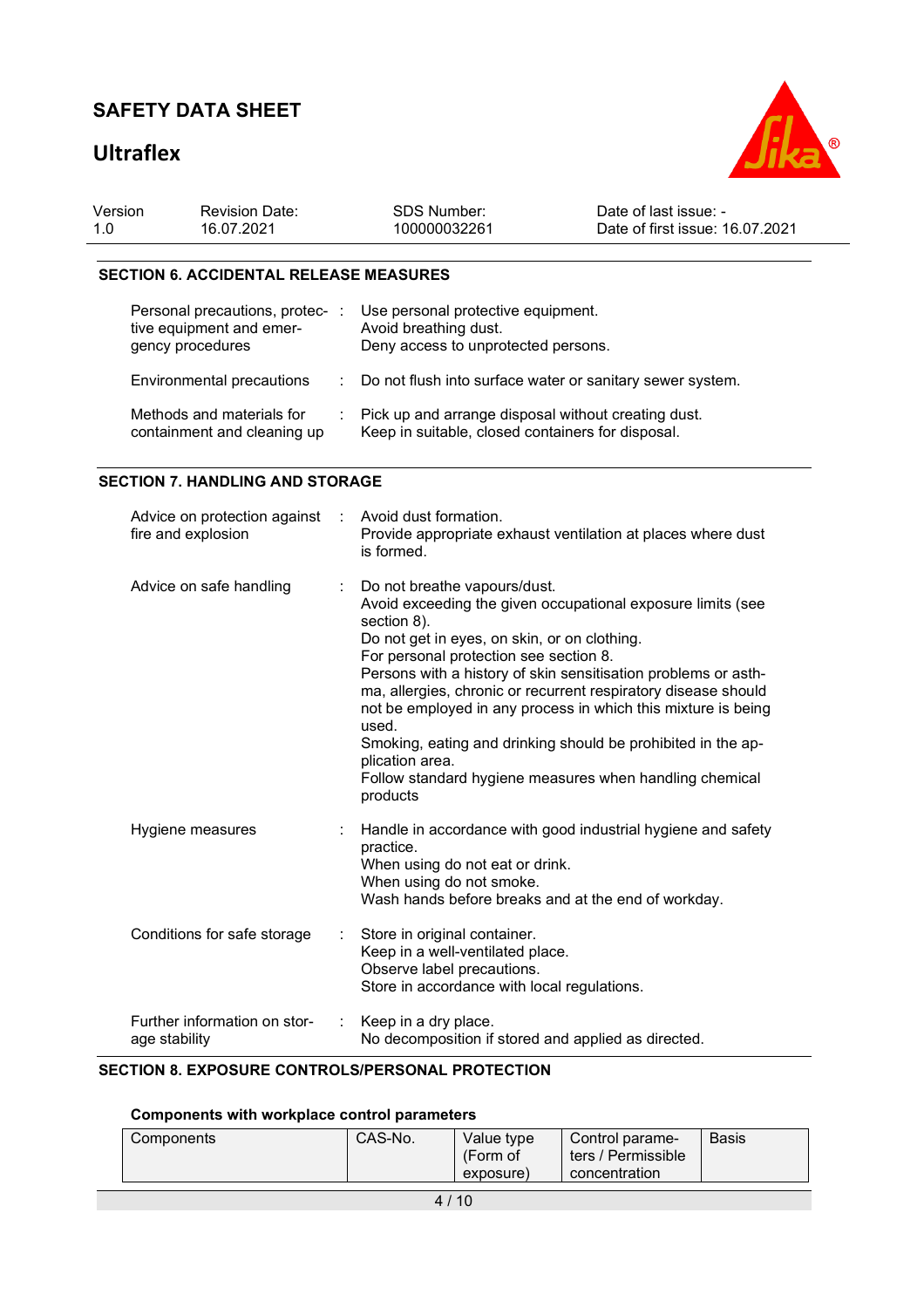## **Ultraflex**



| 1.0                                                                                                                                                                                                                                                                                      | Version<br><b>Revision Date:</b><br>16.07.2021 |                               | SDS Number:<br>100000032261                                                                                                                                                                                                                                                 |                                      | Date of last issue: -<br>Date of first issue: 16.07.2021                       |                  |  |  |
|------------------------------------------------------------------------------------------------------------------------------------------------------------------------------------------------------------------------------------------------------------------------------------------|------------------------------------------------|-------------------------------|-----------------------------------------------------------------------------------------------------------------------------------------------------------------------------------------------------------------------------------------------------------------------------|--------------------------------------|--------------------------------------------------------------------------------|------------------|--|--|
|                                                                                                                                                                                                                                                                                          | Limestone                                      | Cement, portland, chemicals   | 65997-15-1<br>1317-65-3                                                                                                                                                                                                                                                     | <b>TWA</b><br><b>TWA</b>             | 10 mg/m3<br>$10 \text{ mg/m}$<br>(Calcium car-                                 | AU OEL<br>AU OEL |  |  |
|                                                                                                                                                                                                                                                                                          |                                                |                               |                                                                                                                                                                                                                                                                             | asbestos and < 1% crystalline silica | bonate)<br>Further information: This value is for inhalable dust containing no |                  |  |  |
|                                                                                                                                                                                                                                                                                          | Quartz (SiO2)                                  |                               | 14808-60-7                                                                                                                                                                                                                                                                  | TWA (Res-<br>pirable dust)           | $0.05$ mg/m3                                                                   | AU OEL           |  |  |
|                                                                                                                                                                                                                                                                                          |                                                |                               |                                                                                                                                                                                                                                                                             | cinogenic potential for humans       | Further information: Category 1A (Carc. 1A) Known to have car-                 |                  |  |  |
|                                                                                                                                                                                                                                                                                          | Quartz (SiO2) <5µm                             |                               | 14808-60-7                                                                                                                                                                                                                                                                  | TWA (Res-<br>pirable dust)           | $0.05$ mg/m3                                                                   | AU OEL           |  |  |
|                                                                                                                                                                                                                                                                                          |                                                |                               |                                                                                                                                                                                                                                                                             | cinogenic potential for humans       | Further information: Category 1A (Carc. 1A) Known to have car-                 |                  |  |  |
|                                                                                                                                                                                                                                                                                          | Appropriate engineering<br>controls            |                               | Avoid dust formation.<br>Provide appropriate exhaust ventilation at places where dust<br>is formed.                                                                                                                                                                         |                                      |                                                                                |                  |  |  |
|                                                                                                                                                                                                                                                                                          |                                                | Personal protective equipment |                                                                                                                                                                                                                                                                             |                                      |                                                                                |                  |  |  |
| Respiratory protection<br>In case of inadequate ventilation wear respiratory protection.<br>Respirator selection must be based on known or anticipated<br>exposure levels, the hazards of the product and the safe<br>working limits of the selected respirator.<br>particulate filter P |                                                |                               |                                                                                                                                                                                                                                                                             |                                      |                                                                                |                  |  |  |
|                                                                                                                                                                                                                                                                                          | Hand protection                                |                               | Chemical-resistant, impervious gloves complying with an<br>approved standard should be worn at all times when handling<br>chemical products if a risk assessment indicates this is nec-<br>essary.<br>Follow AS/NZS 1337.1<br>Recommended: Butyl rubber, PVC, cotton gloves |                                      |                                                                                |                  |  |  |
|                                                                                                                                                                                                                                                                                          | Eye protection                                 |                               | Safety goggles<br>Wear suitable face shield.                                                                                                                                                                                                                                |                                      |                                                                                |                  |  |  |
|                                                                                                                                                                                                                                                                                          | Skin and body protection<br>÷                  |                               | Protective clothing (e.g. safety shoes, long-sleeved working<br>clothing, long trousers)<br>Follow AS 2210:3                                                                                                                                                                |                                      |                                                                                |                  |  |  |

#### **SECTION 9. PHYSICAL AND CHEMICAL PROPERTIES**

| Appearance      | powder            |
|-----------------|-------------------|
| Colour          | grey              |
| Odour           | No data available |
| Odour Threshold | No data available |
| рH              | No data available |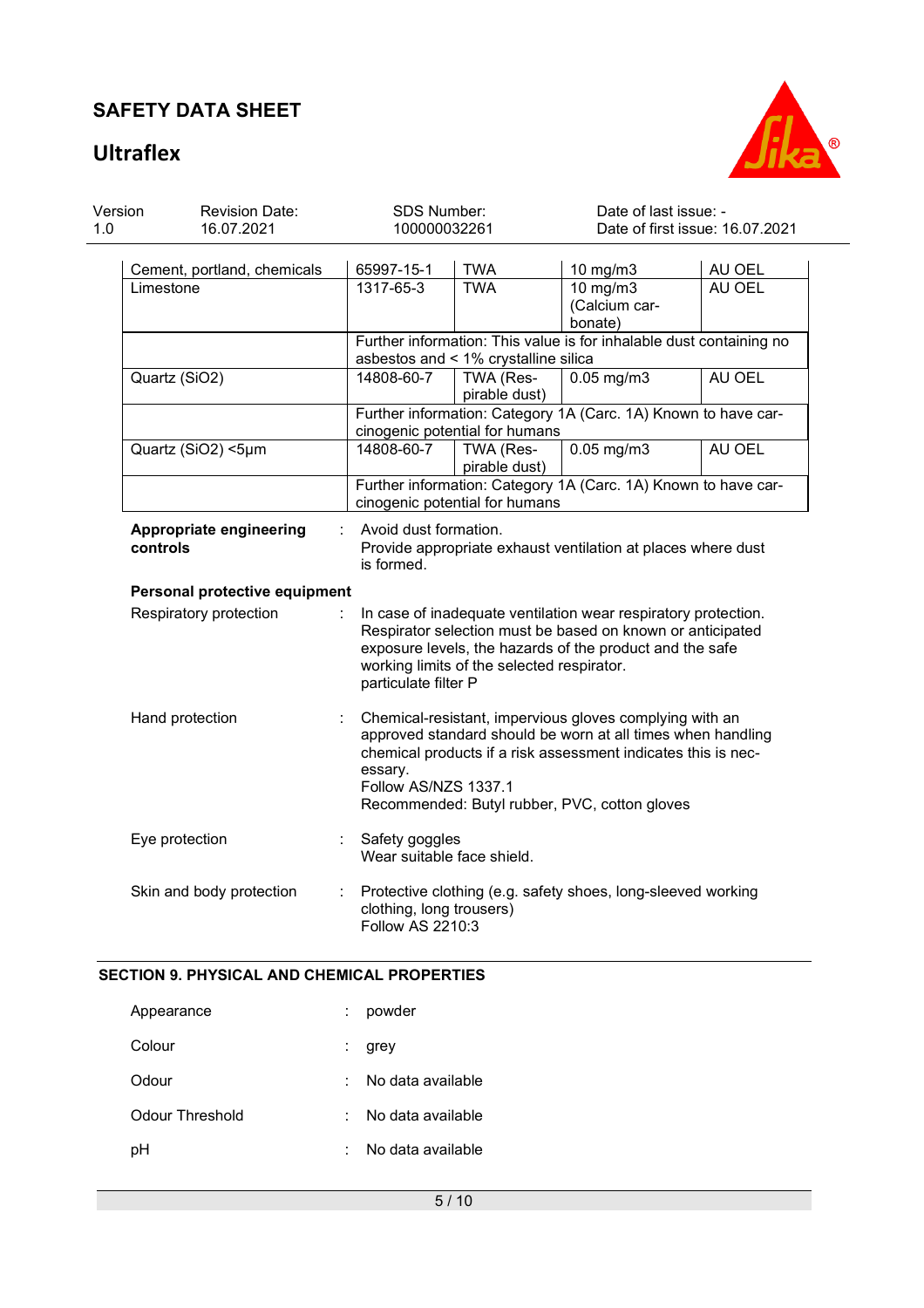# **Ultraflex**



| Version<br>1.0 | <b>Revision Date:</b><br>16.07.2021                 |                      | <b>SDS Number:</b><br>100000032261                                                                                                  | Date of last issue: -<br>Date of first issue: 16.07.2021 |
|----------------|-----------------------------------------------------|----------------------|-------------------------------------------------------------------------------------------------------------------------------------|----------------------------------------------------------|
|                | Melting point/range / Freezing :                    |                      | No data available                                                                                                                   |                                                          |
|                | point<br>Boiling point/boiling range                |                      | No data available                                                                                                                   |                                                          |
|                | Flash point                                         |                      | No data available                                                                                                                   |                                                          |
|                | Evaporation rate                                    |                      | No data available                                                                                                                   |                                                          |
|                | Flammability (solid, gas)                           |                      | No data available                                                                                                                   |                                                          |
|                | Upper explosion limit / Upper<br>flammability limit | ÷                    | No data available                                                                                                                   |                                                          |
|                | Lower explosion limit / Lower<br>flammability limit | $\ddot{\phantom{a}}$ | No data available                                                                                                                   |                                                          |
|                | Vapour pressure                                     |                      | No data available                                                                                                                   |                                                          |
|                | Relative vapour density                             |                      | No data available                                                                                                                   |                                                          |
|                | Density                                             |                      | ca. 1.2 g/cm3 (20 °C (68 °F))                                                                                                       |                                                          |
|                | Solubility(ies)<br>Water solubility                 |                      | No data available                                                                                                                   |                                                          |
|                | Solubility in other solvents                        | ÷                    | No data available                                                                                                                   |                                                          |
|                |                                                     |                      |                                                                                                                                     |                                                          |
|                | Partition coefficient: n-<br>octanol/water          |                      | No data available                                                                                                                   |                                                          |
|                | Auto-ignition temperature                           |                      | No data available                                                                                                                   |                                                          |
|                | Decomposition temperature                           | ÷                    | No data available                                                                                                                   |                                                          |
|                | Viscosity<br>Viscosity, dynamic                     |                      | No data available                                                                                                                   |                                                          |
|                | Viscosity, kinematic                                |                      | No data available                                                                                                                   |                                                          |
|                | <b>Explosive properties</b>                         |                      | No data available                                                                                                                   |                                                          |
|                | Oxidizing properties                                |                      | No data available                                                                                                                   |                                                          |
|                | Volatile organic compounds                          |                      | Directive 2010/75/EU of 24 November 2010 on industrial<br>emissions (integrated pollution prevention and control)<br>Not applicable |                                                          |

### **SECTION 10. STABILITY AND REACTIVITY**

| Reactivity         | : No dangerous reaction known under conditions of normal use. |
|--------------------|---------------------------------------------------------------|
| Chemical stability | The product is chemically stable.                             |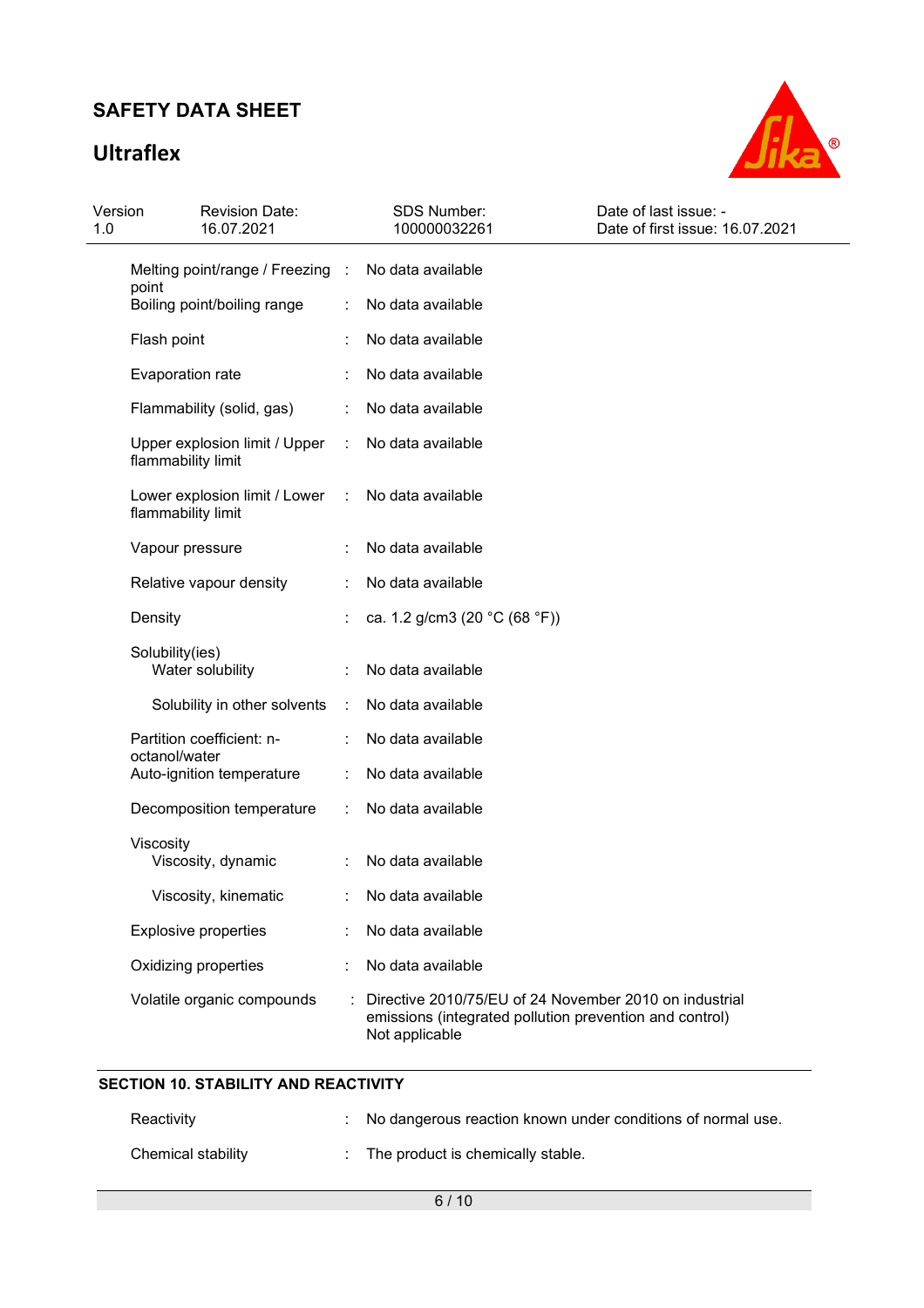# **Ultraflex**



| Version<br>1.0 | <b>Revision Date:</b><br>16.07.2021                                                                         |                           | <b>SDS Number:</b><br>100000032261    | Date of last issue: -<br>Date of first issue: 16.07.2021 |
|----------------|-------------------------------------------------------------------------------------------------------------|---------------------------|---------------------------------------|----------------------------------------------------------|
|                | Possibility of hazardous reac-<br>tions                                                                     | $\mathbb{R}$              | No hazards to be specially mentioned. |                                                          |
|                | Conditions to avoid                                                                                         |                           | No data available                     |                                                          |
|                | Incompatible materials                                                                                      | $\mathbb{R}^{\mathbb{Z}}$ | see section 7.                        |                                                          |
|                | <b>SECTION 11. TOXICOLOGICAL INFORMATION</b>                                                                |                           |                                       |                                                          |
|                | <b>Acute toxicity</b><br>Not classified based on available information.<br><b>Skin corrosion/irritation</b> |                           |                                       |                                                          |
|                | Causes skin irritation.<br>Serious eye damage/eye irritation<br>Causes serious eye damage.                  |                           |                                       |                                                          |
|                | Respiratory or skin sensitisation                                                                           |                           |                                       |                                                          |
|                | <b>Skin sensitisation</b><br>May cause an allergic skin reaction.                                           |                           |                                       |                                                          |
|                | <b>Respiratory sensitisation</b><br>Not classified based on available information.                          |                           |                                       |                                                          |
|                | <b>Chronic toxicity</b>                                                                                     |                           |                                       |                                                          |
|                | Germ cell mutagenicity<br>Not classified based on available information.                                    |                           |                                       |                                                          |
|                | Carcinogenicity                                                                                             |                           |                                       |                                                          |
|                | May cause cancer by inhalation.                                                                             |                           |                                       |                                                          |
|                | <b>Reproductive toxicity</b><br>Not classified based on available information.                              |                           |                                       |                                                          |
|                | <b>STOT - single exposure</b><br>May cause respiratory irritation.                                          |                           |                                       |                                                          |
|                | <b>STOT - repeated exposure</b><br>Not classified based on available information.                           |                           |                                       |                                                          |
|                | <b>Aspiration toxicity</b><br>Not classified based on available information.                                |                           |                                       |                                                          |
|                | <b>SECTION 12. ECOLOGICAL INFORMATION</b>                                                                   |                           |                                       |                                                          |

**Ecotoxicity**  No data available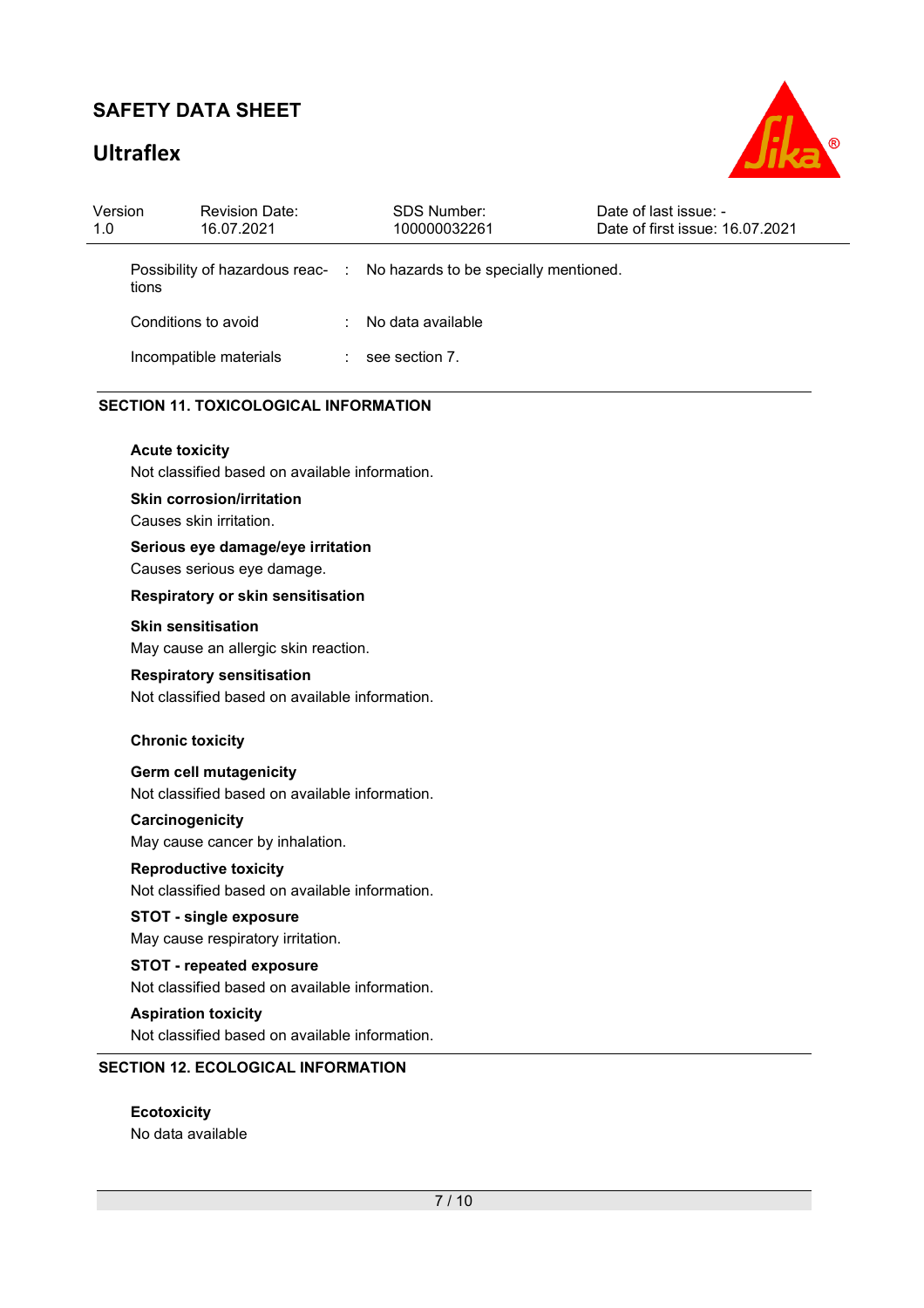### **Ultraflex**



| Version<br>1.0                             | <b>Revision Date:</b><br>16.07.2021                       | <b>SDS Number:</b><br>100000032261                                                                                                   | Date of last issue: -<br>Date of first issue: 16.07.2021 |  |  |
|--------------------------------------------|-----------------------------------------------------------|--------------------------------------------------------------------------------------------------------------------------------------|----------------------------------------------------------|--|--|
|                                            | Persistence and degradability<br>No data available        |                                                                                                                                      |                                                          |  |  |
|                                            | <b>Bioaccumulative potential</b><br>No data available     |                                                                                                                                      |                                                          |  |  |
|                                            | <b>Mobility in soil</b><br>No data available              |                                                                                                                                      |                                                          |  |  |
|                                            | Other adverse effects                                     |                                                                                                                                      |                                                          |  |  |
|                                            | <b>Product:</b><br>Additional ecological infor-<br>mation | : There is no data available for this product.                                                                                       |                                                          |  |  |
| <b>SECTION 13. DISPOSAL CONSIDERATIONS</b> |                                                           |                                                                                                                                      |                                                          |  |  |
|                                            | <b>Disposal methods</b><br>Waste from residues            | Do not contaminate ponds, waterways or ditches with chemi-<br>cal or used container.<br>Send to a licensed waste management company. |                                                          |  |  |

| Contaminated packaging | : Empty remaining contents.     |
|------------------------|---------------------------------|
|                        | Dispose of as unused product.   |
|                        | Do not re-use empty containers. |

If potential for exposure exists refer to Section 8 for specific personal protective equipment.

#### **SECTION 14. TRANSPORT INFORMATION**

#### **International Regulations**

**UNRTDG** Not regulated as a dangerous good

**IATA-DGR** Not regulated as a dangerous good

#### **IMDG-Code**

Not regulated as a dangerous good

**Transport in bulk according to Annex II of MARPOL 73/78 and the IBC Code**  Not applicable for product as supplied.

**National Regulations** 

**ADG** Not regulated as a dangerous good

#### **SECTION 15. REGULATORY INFORMATION**

**Safety, health and environmental regulations/legislation specific for the substance or mixture**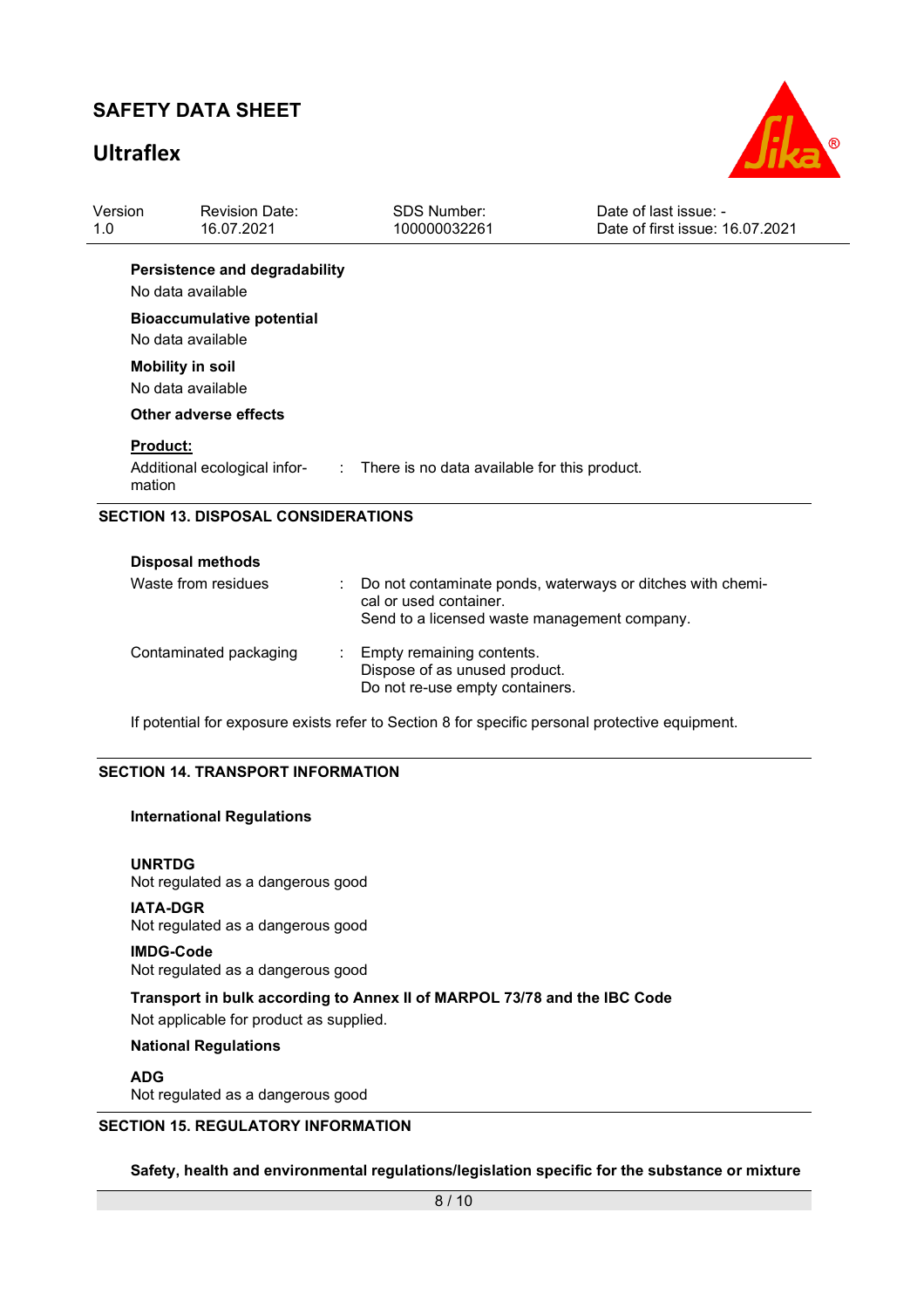# **Ultraflex**



| Version<br>1.0 | <b>Revision Date:</b><br>16.07.2021                          | <b>SDS Number:</b><br>100000032261                                                                                         | Date of last issue: -<br>Date of first issue: 16.07.2021                                                                                                                                                                                          |  |
|----------------|--------------------------------------------------------------|----------------------------------------------------------------------------------------------------------------------------|---------------------------------------------------------------------------------------------------------------------------------------------------------------------------------------------------------------------------------------------------|--|
| Poisons        | Standard for the Uniform<br>Scheduling of Medicines and      | No poison schedule number allocated<br>÷                                                                                   |                                                                                                                                                                                                                                                   |  |
|                | Schedules of Toxic Chemicals and Precursors                  | International Chemical Weapons Convention (CWC)                                                                            | Not applicable                                                                                                                                                                                                                                    |  |
|                | <b>Prohibition/Licensing Requirements</b>                    |                                                                                                                            | There is no applicable prohibition,<br>authorisation and restricted use<br>requirements, including for carcino-<br>gens referred to in Schedule 10 of<br>the model WHS Act and Regula-<br>tions.                                                  |  |
|                |                                                              | The components of this product are reported in the following inventories:                                                  |                                                                                                                                                                                                                                                   |  |
| <b>AICS</b>    |                                                              |                                                                                                                            | : On the inventory, or in compliance with the inventory                                                                                                                                                                                           |  |
|                | <b>SECTION 16. OTHER INFORMATION</b><br><b>Revision Date</b> | 16.07.2021<br>÷                                                                                                            |                                                                                                                                                                                                                                                   |  |
|                | Date format                                                  | dd.mm.yyyy                                                                                                                 |                                                                                                                                                                                                                                                   |  |
|                | <b>Full text of other abbreviations</b>                      |                                                                                                                            |                                                                                                                                                                                                                                                   |  |
| AU OEL         |                                                              |                                                                                                                            | Australia. Workplace Exposure Standards for Airborne Con-                                                                                                                                                                                         |  |
|                |                                                              | taminants.                                                                                                                 |                                                                                                                                                                                                                                                   |  |
| <b>ADG</b>     | AU OEL / TWA                                                 |                                                                                                                            | Exposure standard - time weighted average                                                                                                                                                                                                         |  |
| <b>ADR</b>     |                                                              | Australian Dangerous Goods Code.<br>European Agreement concerning the International Carriage of<br>Dangerous Goods by Road |                                                                                                                                                                                                                                                   |  |
| <b>CAS</b>     |                                                              | <b>Chemical Abstracts Service</b>                                                                                          |                                                                                                                                                                                                                                                   |  |
| <b>DNEL</b>    |                                                              | Derived no-effect level                                                                                                    |                                                                                                                                                                                                                                                   |  |
| <b>EC50</b>    |                                                              | Half maximal effective concentration                                                                                       |                                                                                                                                                                                                                                                   |  |
| <b>GHS</b>     |                                                              | <b>Globally Harmonized System</b>                                                                                          |                                                                                                                                                                                                                                                   |  |
| <b>IATA</b>    |                                                              | International Air Transport Association                                                                                    |                                                                                                                                                                                                                                                   |  |
| <b>IMDG</b>    |                                                              |                                                                                                                            | International Maritime Code for Dangerous Goods                                                                                                                                                                                                   |  |
| LD50           |                                                              | test animals)                                                                                                              | Median lethal dosis (the amount of a material, given all at<br>once, which causes the death of 50% (one half) of a group of                                                                                                                       |  |
| <b>LC50</b>    |                                                              | period)                                                                                                                    | Median lethal concentration (concentrations of the chemical in<br>air that kills 50% of the test animals during the observation                                                                                                                   |  |
| <b>MARPOL</b>  |                                                              |                                                                                                                            | International Convention for the Prevention of Pollution from<br>Ships, 1973 as modified by the Protocol of 1978                                                                                                                                  |  |
| <b>OEL</b>     |                                                              | Occupational Exposure Limit                                                                                                |                                                                                                                                                                                                                                                   |  |
| <b>PBT</b>     |                                                              | Persistent, bioaccumulative and toxic                                                                                      |                                                                                                                                                                                                                                                   |  |
| <b>PNEC</b>    |                                                              | Predicted no effect concentration                                                                                          |                                                                                                                                                                                                                                                   |  |
| <b>REACH</b>   |                                                              |                                                                                                                            | Regulation (EC) No 1907/2006 of the European Parliament<br>and of the Council of 18 December 2006 concerning the Reg-<br>istration, Evaluation, Authorisation and Restriction of Chemi-<br>cals (REACH), establishing a European Chemicals Agency |  |
| <b>SVHC</b>    |                                                              | Substances of Very High Concern                                                                                            |                                                                                                                                                                                                                                                   |  |
| vPvB           |                                                              | Very persistent and very bioaccumulative                                                                                   |                                                                                                                                                                                                                                                   |  |
|                |                                                              |                                                                                                                            |                                                                                                                                                                                                                                                   |  |